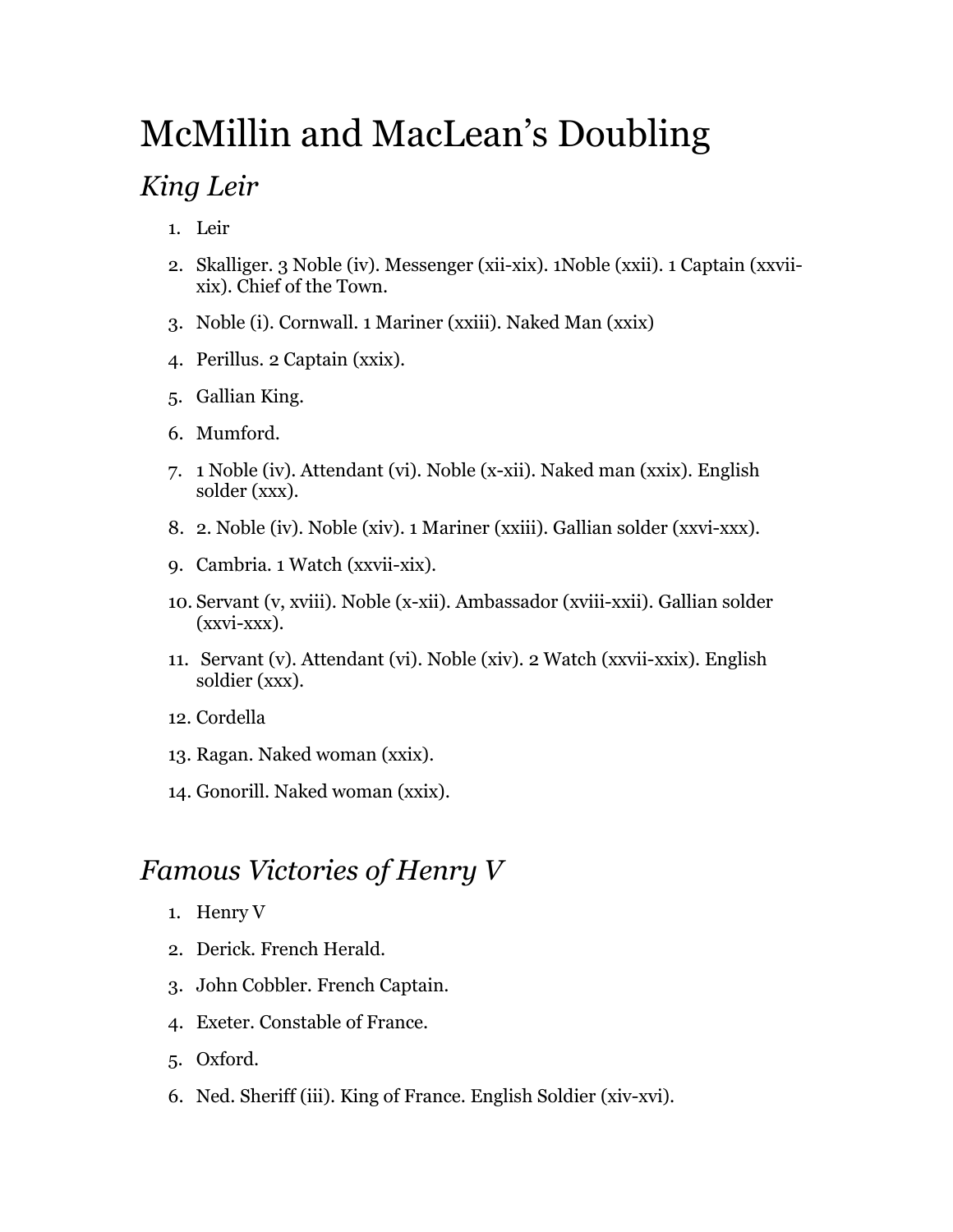- 7. Oldcastle. Lord Chief Justice. Dauphin. Drummer.
- 8. Rom. Archbishop of Bruges. French Soldier (xiii-xvii). Burgundy.
- 9. 2 Receiver. Henry IV. York. Secretary.
- 10. 1 Receiver. Thief. Porter. English Soldier (xiv). Attendant.
- 11. Laurence. Lord Mayor. Gaoler (15-line change). Archbishop of Canterbury. Messenger (xi). French Captain. French Soldier (xiii-xvii). Attendant.
- 12. Katherine.
- 13. Robin. Clerk. French Solder (xiii-xiv). Lady.
- 14. Vintner's Boy. Wife. English Soldier (xiv-xvi). Lady.

## *Friar Bacon and Friar Bungay*

- 1. Bacon.
- 2. Prince Edward. 'Other' (iii).
- 3. Miles. Lambert.
- 4. Lacy. Serlsby's Son (20-line change).
- 5. Ralph Simnell. Devil. Hercules. Serlsby.
- 6. Clement. Henry III.
- 7. Warren. Richard. Bungay (10-line change).
- 8. Vandermast. Constable. Keeper. Attendant (xv).
- 9. Burdon. Castile. Post.
- 10. Mason. Emperor.
- 11. Ermbsy. Thomas. Lambert's son.
- 12. Margaret.
- 13. Hostess. Elinor.
- 14. Joan. 'Friend' (xiii). Attendant (xv).

The doubling charts in *The Queen's Men and their Plays* are presented in list form as above (190-192). Transferring these decisions onto spreadsheets revealed several omissions but no impossible doubling. Our versions of the McMillin and